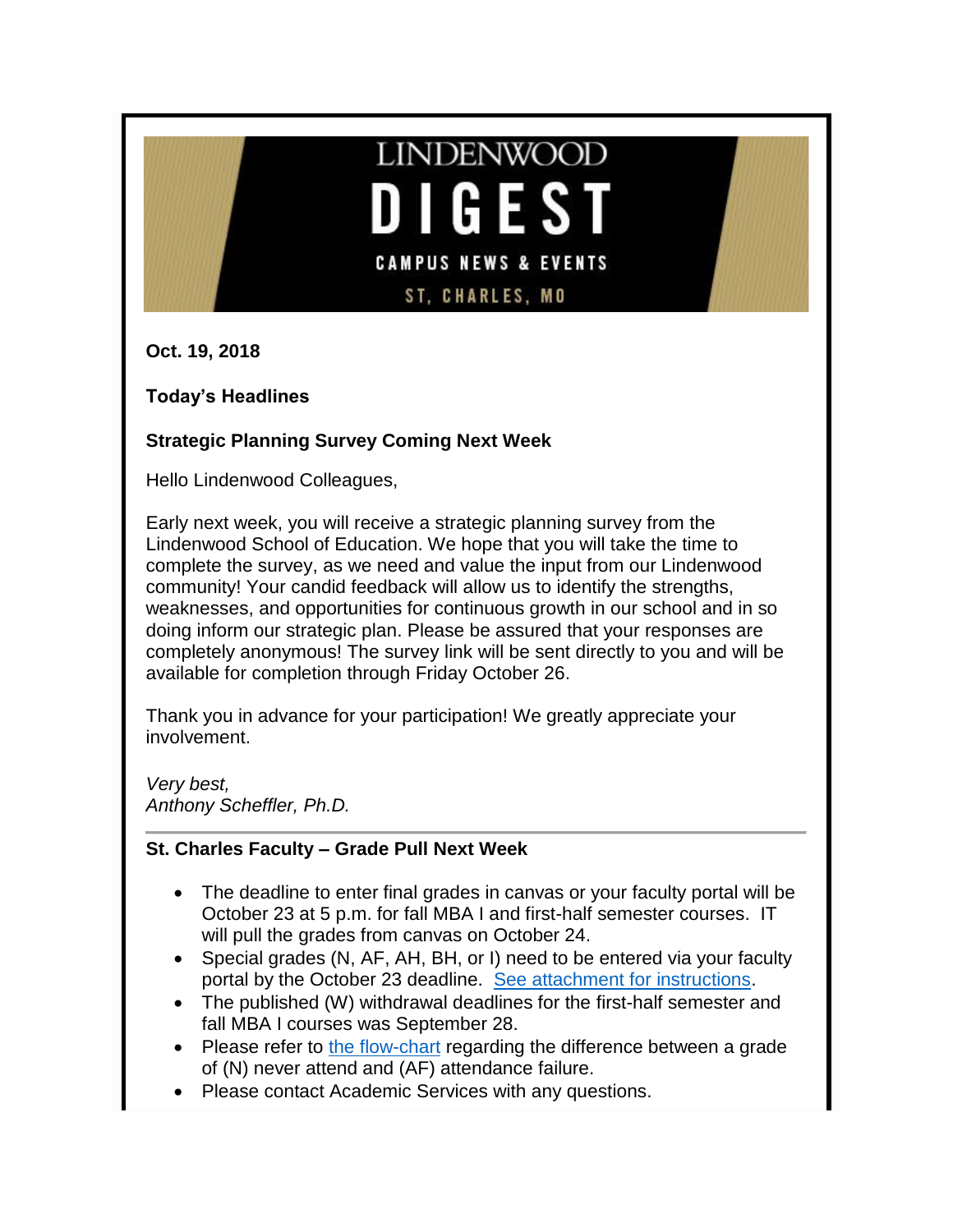# **Office Relocations Happening Oct. 22-23**

The Offices of Admissions, Academic Services, Cashier Services, International Student Services, and Student Financial Services will be relocating to Lindenwood Main Street (3rd Floor Spellmann), October 22-23.

- Office of University Admissions will be taking morning tours from the Welcome Center, and afternoon tours from Spellmann on Monday, October 22 with normal business resuming from Spellmann effective Tuesday, October 23.
- Office of Admission and Services for International Students (OASIS) will be resuming normal business on Tuesday, October 23 from Spellmann.
- Academic Services, Cashier, and Student Financial Services will be taking students in Roemer Hall through Tuesday, Oct. 23, resuming normal business from Spellmann effective Wednesday, October 24.
- The new all-in-one service area will be called Lindenwood Station, and will offer academic and financial services to students in one location!

If you have any questions please contact Terry Whittum, Vice President for Enrollment Management.

# **Parking Lot and Road Closures for Homecoming Activities**

A number of parking lots will be closed on campus this week to prepare for our upcoming Homecoming activities. We ask that you please make certain all vehicles are removed from the below areas prior to their closure time.

11 p.m. Thursday, Oct. 18, to 5 p.m. Monday, Oct. 22: Field House parking lot (front and side)

11 p.m. Friday, Oct. 19, to 11 a.m. Saturday, Oct. 20: Scheidegger Center front two parking lots

11 p.m. Friday, Oct. 19 to 1 p.m. Saturday, Oct. 20: Harmon Hall lower parking lot

Any vehicle that has not been moved by the start times above will be towed at the owner's expense.

Roads on campus will also be closed from 10:15 to 11:15 a.m. on Saturday, Oct. 20, for the parade, so please plan accordingly if you must be somewhere on campus during this time. For a map of the parade route, click here.

If you have any questions or concerns, please contact the Lindenwood University Public Safety and Security Office at 636-949-4911.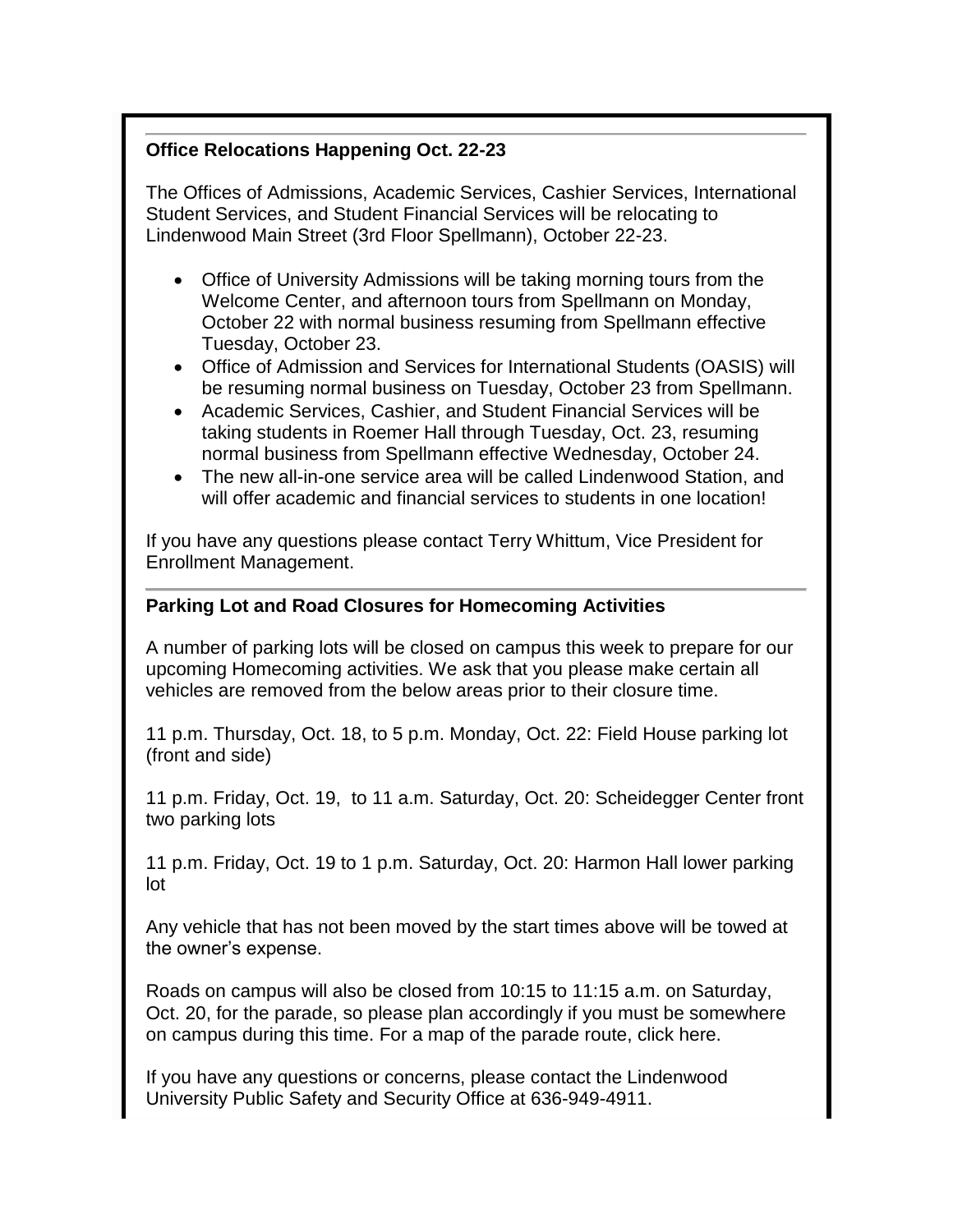# *Thank you, Lindenwood University Public Safety and Security*

# **Commuter Life: Pumpkins & Public Safety**



There will be a Commuter Life: Pumpkins and Public Safety session on Oct. 24 from 10 a.m. to 1 p.m. at the pavilion on Heritage side of campus. Commuter students can meet fellow commuter students, enjoy a free lunch, and paint a pumpkin while enjoying a session from Public Safety, including car maintenance during the winter months.

# **Social Science Student Symposium (SSSS 2018) to Highlight Undergraduate Research**

Lindenwood's Division of Social and Behavioral Sciences is proud to be hosting an undergraduate research symposium on

November 10, 2018 in the Spellmann Center. Students will present posters and/or deliver oral presentations on their completed research projects, research proposals, literature reviews, or applied experiences in a professional conference format. There will also be several round table discussions on topics of interest. The Symposium begins at 8:30 a.m. with welcoming remarks by Dr. Marilyn Abbott, Provost and VP for Academic Affairs and Dr. Suzanne Stoelting, Director of Psychology and Sociology programs.

Student oral presentations begin at 9:00 a.m. Poster presentations will run from 10:35 a.m. to 11:20 a.m., and roundtable discussions from 11:30 a.m. to 12:15 p.m., after which there will be an Alumni Networking Social and musical entertainment by the *Borrowed Notes Band*. The day will wrap up with an Awards Ceremony at 1:15 p.m., with awards presented by Dr. Billi Patzius, Associate Dean of the Division of Social and Behavioral Sciences.

For further details, visit our website:<http://www.lindenwood.edu/ssss2018/> or contact Symposium coordinator Dr. Michiko Nohara-Leclair at [mnohara](mailto:mnohara-leclair@lindenwood.edu)[leclair@lindenwood.edu.](mailto:mnohara-leclair@lindenwood.edu)

# **Assessment Tip of the Week: "Linda Suskie's Assessment Blog: An Excellent Resource"**

Linda Suskie is a noted assessment and accreditation consultant and author. Her [assessment blog](https://www.lindasuskie.com/apps/blog/) is an excellent resource for anyone wanting to learn more about assessment. Suskie addresses a wide range of issues in her blog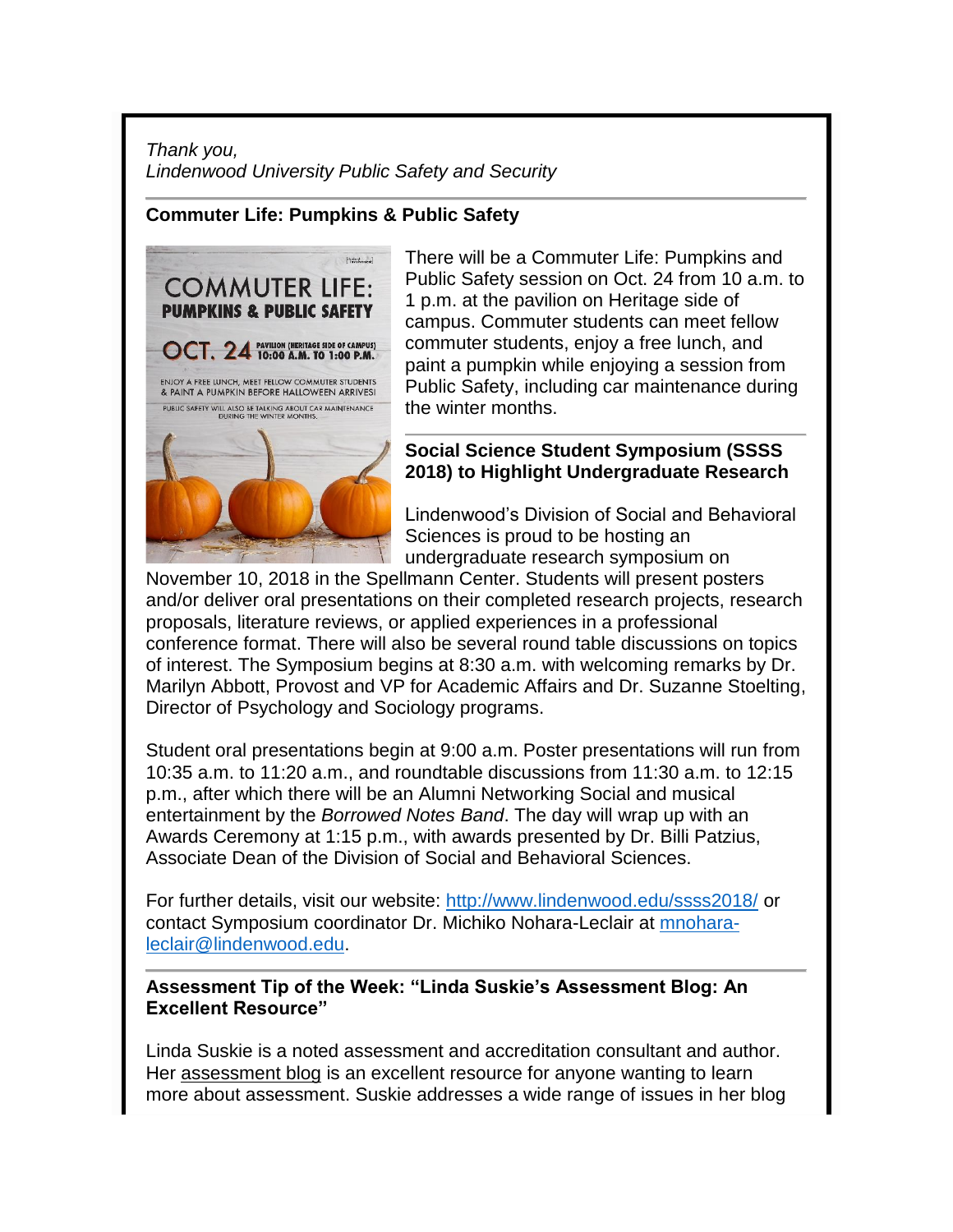as evident in these categories (the number in each line indicates the number of blog entries for that particular category): [Read more](http://felix.lindenwood.edu/newsletter/2018_10/tip_1019.pdf)

#### **Madison "Maddie" Scott's Arrangements**

Below please find memorial and funeral arrangements for Maddie Scott.

**Lindenwood University** - Tuesday, October 23 at 4 p.m., at the LUCC, a memorial mass will be held.

**Jefferson City** - Visitation will be held at Freeman Mortuary from 2 p.m. until 6 p.m. Sunday, October 21, 2018. A prayer and remembrance service will be conducted at 12:30 p.m. in the Freeman Chapel immediately before her visitation. Mass of Christian Burial will be conducted at 11 a.m. Monday, October 22, 2018 at Immaculate Conception Church with the Reverend Don Antweiler officiating. Graveside services and interment will be held at Resurrection Cemetery. [https://obittree.com/obituary/us/missouri/jefferson](https://obittree.com/obituary/us/missouri/jefferson-city/freeman-mortuary/madison-scott/3630784/)[city/freeman-mortuary/madison-scott/3630784/](https://obittree.com/obituary/us/missouri/jefferson-city/freeman-mortuary/madison-scott/3630784/)

# **Hammond Institute Welcomes Dr. James Otteson Oct. 30**



The Hammond Institute for Free Enterprise at Lindenwood University will host its next event of the H. F. Langenberg Memorial Speaker Series on Oct. 30 featuring Dr. James Otteson from Wake Forest University, who will present *Adam Smith on Justice & Social Justice*. Dr. William Rogers, a research fellow in the Hammond Institute's Center for Economics and the Environment (CEE) and associate professor of economics at Lindenwood University will serve as event moderator.

The event will be held at the Missouri Athletic Club – West Clubhouse (1777 Des Peres Road, Town & Country, MO 63131) in the Town &

Country Room. Doors open at 5:30 p.m.; Program begins at 6 p.m. with a cocktail hour at 7 p.m. (hors d'oeuvres and cash bar).

For more information, visit the [Hammond Institute website.](https://www.hammondinstitute.org/langenberg-speaker-series-fall-2018)

**Lindenwood DECA and St. Charles County CAPS Receive \$10,000 Grant**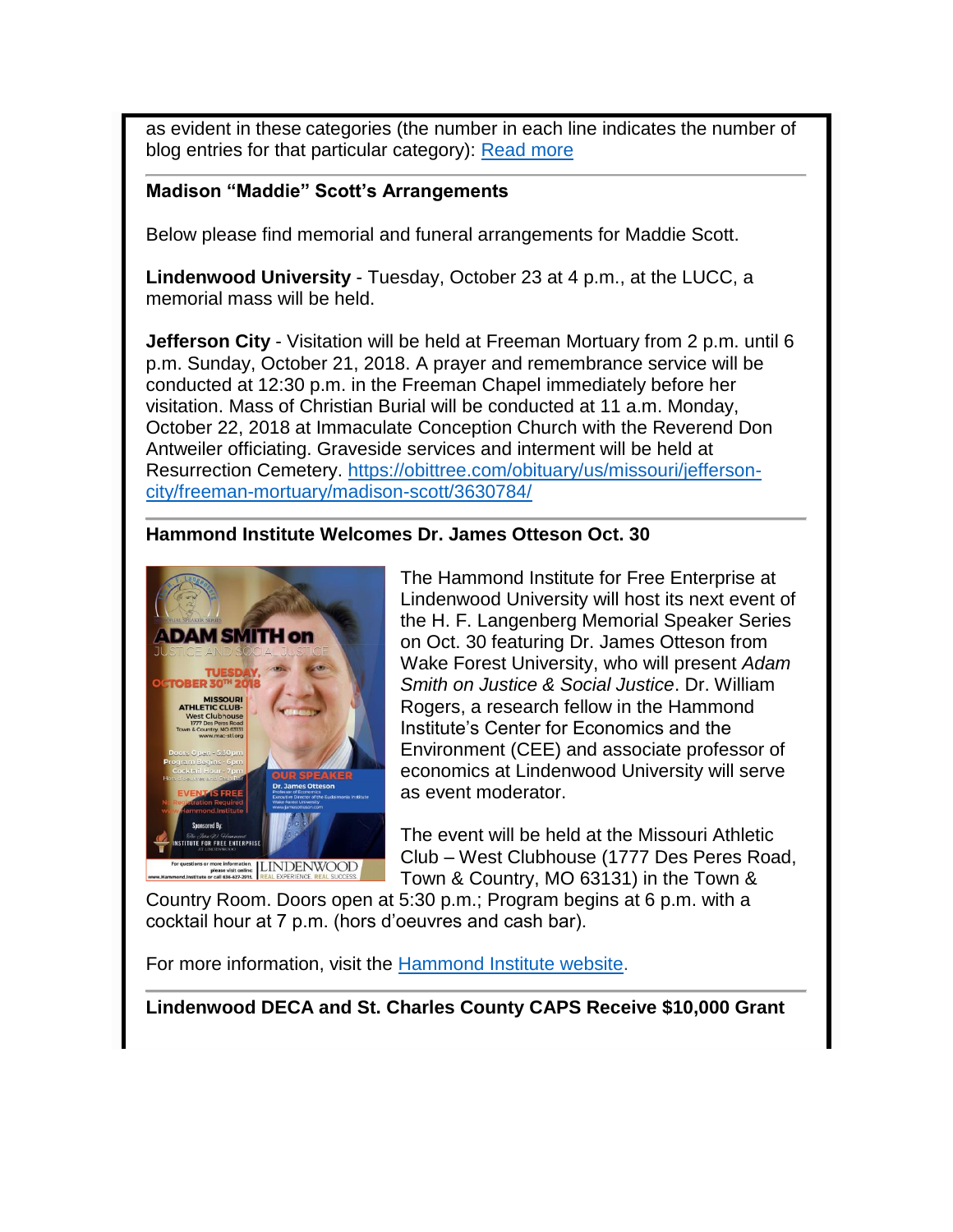

[AT&T Aspire](https://about.att.com/content/csr/home/possibilities/at-t-aspire.html) has awarded \$10,000 to Lindenwood University's DECA Consultancy and St. Charles County CAPS for an education program designed to encourage students to reach their highest potential.

The program is to support St. Charles County Centers for Advanced Professional Studies (CAPS) in the organization's work with the Lindenwood University Collegiate DECA Consultancy. The two groups will

work together and with business developers, entrepreneurs, and other experts to use experiential learning to develop a plan for "maker spaces" in the St. Charles Historic District on North Main Street.

Craig Felzien, the Lindenwood DECA team advisor and executive board member of the CAPS program in St. Charles County, says that CAPS promotes experiential learning in high schools, featuring different "strands" partnered with an industry. He added that high school CAPS students and collegiate DECA work in a consultancy arrangement, together, helping businesses solve problems for real-world experiences.

"It has been my goal as the director of Lindenwood's Duree Center for Entrepreneurship to make more things possible for more people and to give students real experiential learning experiences," said Felzien. "The DECA/CAPS consultancy creates an opportunity for real success for college and high school students, plus, it gets high school students on our campus, which is a recruitment opportunity. We want and need them on our Collegiate DECA competition team."

*Leaders from AT&T, Lindenwood University, and the five St. Charles County school districts, along with St. Charles County CAPS Board members and students, gathered for a check presentation from AT&T toward the CAPS program.* 

#### **SafeZone Training Sessions**

Lindenwood University employees are invited to attend a Fall 2018 SafeZone Training to learn more about LGBTQI+ students. SafeZone is an industrysupported training that we provide for Lindenwood faculty, staff, and students to help them understand how to support and advocate for LGBTQI+ students. A full list of trainings can be found below. All trainings will occur in Dunseth Auditorium in Harmon Hall.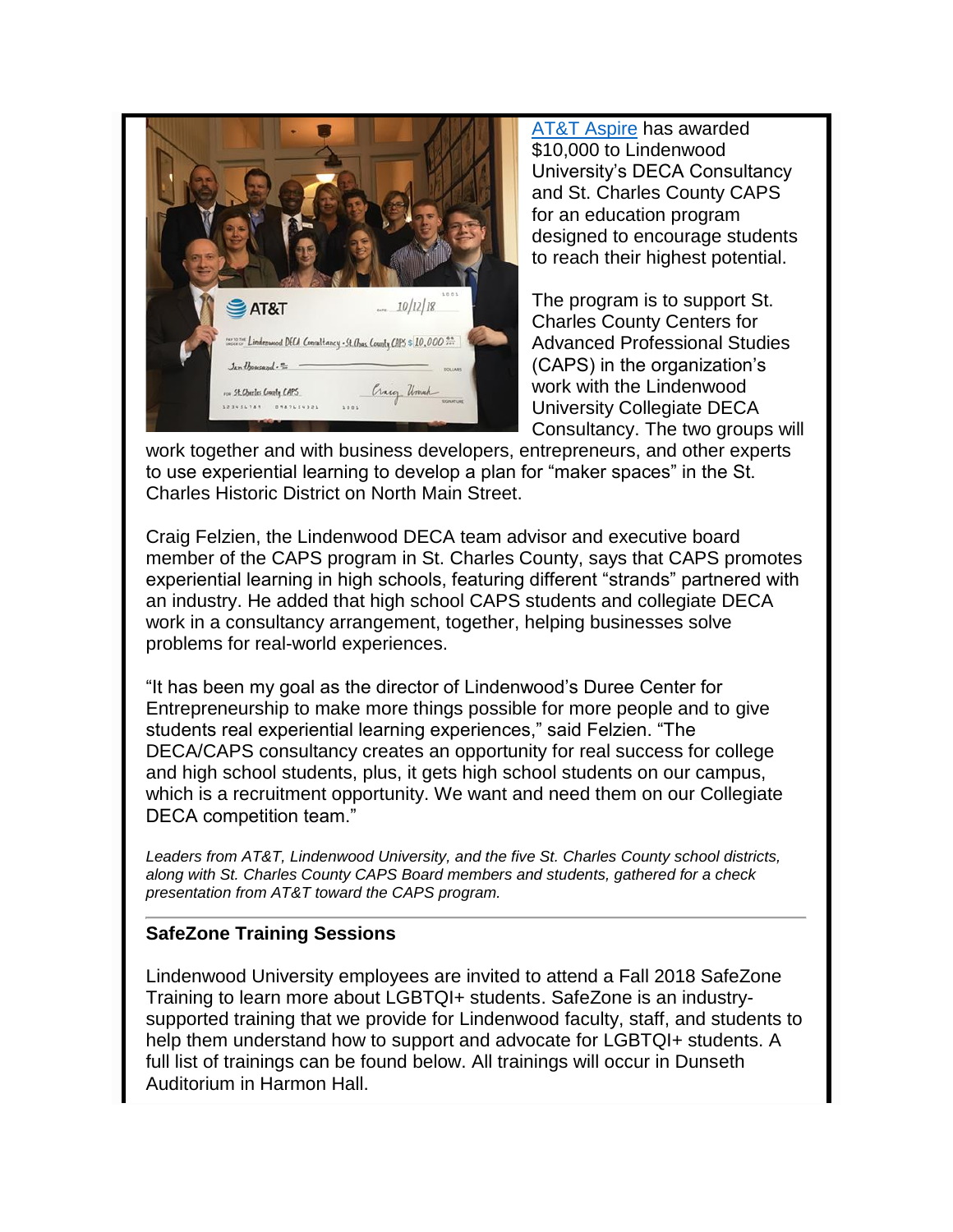- ~Monday, October 22 from 6 to 8 p.m. ~Tuesday, October 23 from 10 a.m.to noon
- ~Thursday, October 25 from 2 to 4 p.m.

Registration is not required, but any questions can be addressed to Dacoda Scarlett (First-Year Programs) at [DScarlett@Lindenwood.edu](mailto:DScarlett@Lindenwood.edu) or Christopher Miofsky (Student Involvement) at [CMiofsky@Lindenwood.edu.](mailto:CMiofsky@Lindenwood.edu) Please also encourage interested students to attend.

# **Nominations Needed for the Collegiate Leadership Competition**

Nominate a deserving student leader for the 2019 Collegiate Leadership Team! The Collegiate Leadership Competition team is comprised of student leaders who will meet weekly throughout the Spring semester to practice and develop their leadership skills through challenging and engaging activities. They will then travel at the end of March to compete in the Collegiate Leadership Competition in Kansas City against other universities from across the region. Our 2018 teams brought home awards for Overall Champions and Team Results Champions last year! Please send nominations to Rachael Heuermann at [rheuermann@lindenwood.edu.](mailto:rheuermann@lindenwood.edu)

# **Volunteers Needed for December Commencement**

It's that time of year again. Academic Services is seeking staff members to volunteer to work at December Commencement. It is an opportunity to earn a \$100 stipend and cheer on our graduates on this special occasion! This does not include staff that already have assigned duties each year such as the Academic Services, Maintenance, Housekeeping, or PR. Please email Christine Hannar at [CHannar@lindenwood.edu](mailto:CHannar@lindenwood.edu) by **Friday, November 16, 2018** if you would like to volunteer. Please include your supervisor on the email to Christine if you are a non-exempt staff member. Please indicate your first two job choices along with the time of ceremony; you can sign up for both ceremonies if you choose. I will follow up with instructions regarding arrival times, responsibilities and dress attire.

Our ceremonies for this December will be held at the St. Charles Family Arena on Saturday, December 15 at 10 a.m. and Saturday, December 15 at 3 p.m.

- Five Positions for student check-in table greeting students, giving them their name card and possible honors cords, directing them to the student line-up area
- 10 positions for 10 a.m. & 18 for 3 p.m. Positions for student line-up area – greeting students, reviewing name card with line-up information and directing the students to their specific area, assisting graduate students with hoods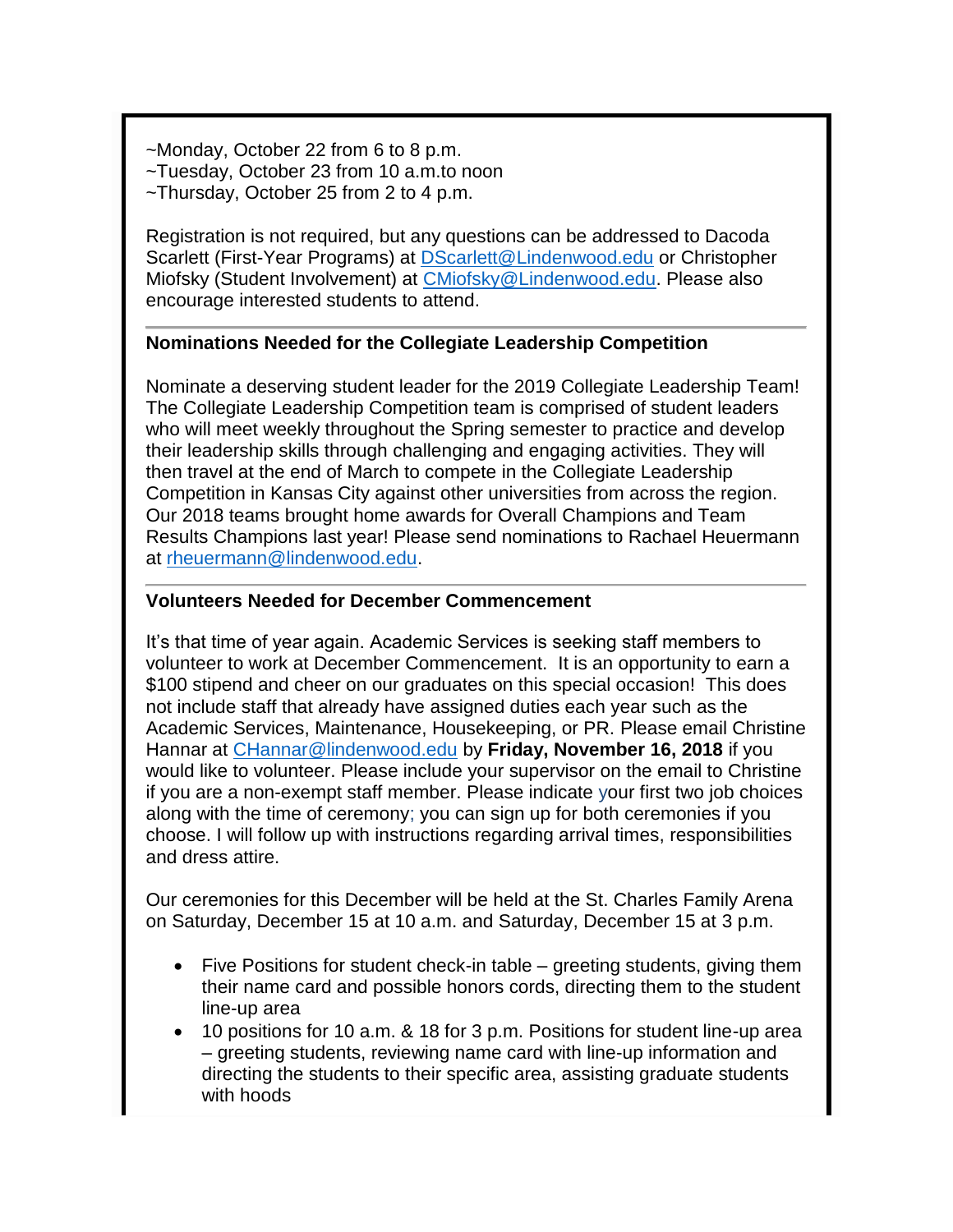- 15 flags march into the arena with major flags at the beginning of the ceremony
- Four positions for programs greet guests and hand out programs
- Two positions for VIP parking

#### **Dissertation Defenses Scheduled**

**Student:** Melodie Ashley Carr-Winston **Dissertation Chair:** Dr. Roger "Mitch" Nasser, Jr. **Location**: Roemer 310 **Date**: Friday, October 26, 11 a.m. "A Mixed Method Study Investigating the Relationship Between Minority Student Perceptions of Higher Education and Minority Student Retention"

**Student:** Elizabeth Ann Polzin **Dissertation Chair:** Dr. Beth Kania-Gosche **Location**: Roemer 310 **Date**: Friday, November 2, 10 a.m. "A Correlational Study of Academic Locus of Control, Study Preparation, and the *Praxis II."*

| Monday                     |                                    | Tuesday Wednesday Thursday |                                    | Friday                               |
|----------------------------|------------------------------------|----------------------------|------------------------------------|--------------------------------------|
| <b>ZUMBA</b><br>12:00 Р.М. | <b>H.I.I.T. CAMP</b><br>12:30 P.M. | <b>ZUMMA</b><br>12:00 Р.М. | <b>H.I.I.T. CAMP</b><br>12:30 P.M. | <b>BEGINNER'S YOGA</b><br>12:00 P.M. |
| <b>BEGINNER'S YOGA</b>     | <b>SPIN</b>                        | $X-F$ $T$                  | <b>ZUMBA</b>                       |                                      |
| 5:00 P.M.                  | 5:00 Р.М.                          | 5:00 P.M.                  | 5:00 P.M.                          |                                      |
| <b>TURBO KICK</b>          | $X-FIT$                            | <b>INTERMEDIATE YOGA</b>   | <b>KICKBOXING</b>                  |                                      |
| 7:00 Р.М.                  | 7:00 Р.М.                          | 7:00 P.M.                  | 7:00 Р.М.                          |                                      |
| $X-F\pi$                   | <b>ZUMBA</b>                       | $X-F\pi$<br>8:00 P.M.      |                                    |                                      |
| 8:00 P.M.                  | 8:00 P.M.                          |                            |                                    |                                      |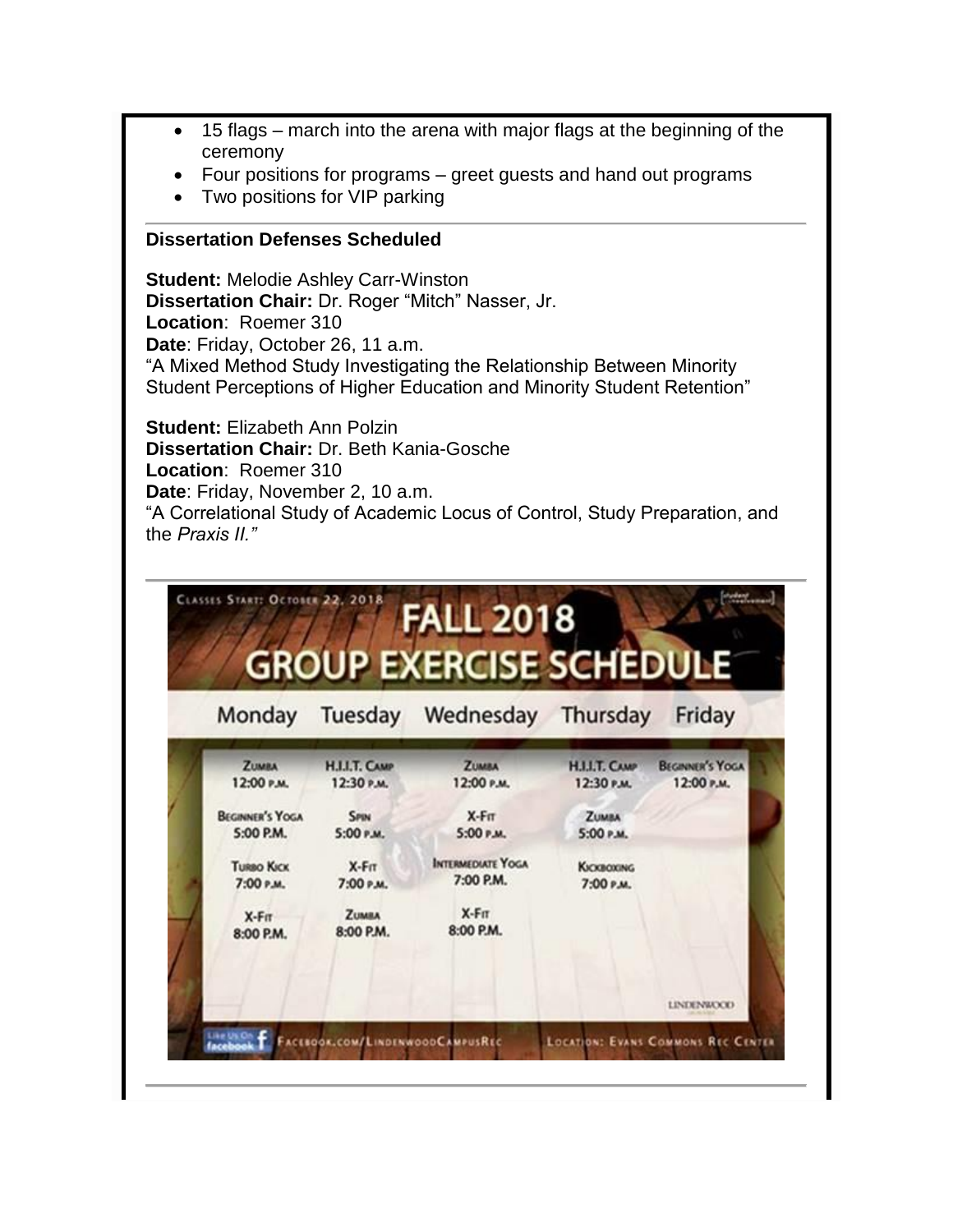# **Post an Item in The Digest**

If you want to post an item in The Digest, send an email with the information, copy, and any images or attachments to [LUDigest@lindenwood.edu.](mailto:LUDigest@lindenwood.edu) Submit your items **no later than Monday at noon** for the **Tuesday** edition and **Thursday at noon** for the **Friday** edition.

# **Recent Editions**

**[The Digest archive](http://www.lindenwood.edu/about/digest-archives/)** 

[Belleville Digest archive](http://www.lindenwood.edu/belleville/about/lindenwood-belleville-digest-archives/)

# **Events and Deadlines**

- **Through October: Phishing Contest: Submit your phishy emails to**  [PhishingAlerts@lindenwood.edu.](mailto:PhishingAlerts@lindenwood.edu) Winner receives a Starbucks gift card
- **Through October:** [Register for Intramural Leagues](http://www.imleagues.com/lindenwood)
- **Through Fall:** [Academic Technology Workshops](http://felix.lindenwood.edu/newsletter/2018_08/fallstaffcatalog.pdf)
- **Through Nov. 9:** "Jars of Clay" exhibit, Boyle Family Gallery, Reception Oct. 2 6-8 p.m.
- **Oct. 19-20:** [Homecoming Celebration](http://www.lindenwood.edu/homecoming)
- **Through Oct. 26:** Health Screenings
- **Oct. 22:** Safe Zone Training, 6-8 p.m, Dunseth Auditorium in Harmon Hall
- **Oct. 23:** Safe Zone Training, 10 a.m.-noon, Dunseth Auditorium in Harmon Hall
- **Oct. 24:** Safe Zone Training, 2-4 p.m., Dunseth Auditorium in Harmon Hall
- **Oct. 24:** Diversity Dialogue [Guns on College Campuses,](http://felix.lindenwood.edu/newsletter/2018_10/gunsoncampus.pdf) 2:30 p.m., Dunseth Auditorium in Harmon Hall
- **Oct. 26:** Dissertation Defense- M. David Duckworth, Roemer 310, 9 a.m.
- **Oct. 29-Nov. 9:** Open Enrollment
- **Oct. 30:** ['La Bamba' and the Politics of Race"](http://felix.lindenwood.edu/newsletter/2018_10/cohen.pdf) 4 p.m., Spellmann 4105
- **Oct. 30:** [Panel Presentation on Assessing Alumni Outcomes,](https://lindenwood.libguides.com/ld.php?content_id=44646833) 4 p.m., Harmon Hall 136
- **Oct. 31:** [Dark Carnival](http://www.lindenwood.edu/dark-carnival/)
- **Nov. 1: [Faculty Fellow application deadline](http://www.lindenwood.edu/human-resources/lindenwood-learning-academy/fellows/)**
- **Nov. 1-3:** [Mary Poppins,](http://felix.lindenwood.edu/newsletter/2018_10/poppins.png) Lindenwood Theater, 7:30 p.m.
- **Nov. 2-3:** [Kids Against Hunger food packing drive event](http://felix.lindenwood.edu/newsletter/2018_09/kidsagainsthunger.pdf)
- **Nov 8-10:** [The Fall Dance Concert,](http://felix.lindenwood.edu/newsletter/2018_10/dance.jpg) The Lindenwood Theater, 7:30 p.m.
- **Nov. 9:** Veterans Day Luncheon. For details, contact [mgove@lindenwood.edu](mailto:mgove@lindenwood.edu)
- **Nov. 12-18:** [The Fall Music Series,](http://felix.lindenwood.edu/newsletter/2018_10/music.png) The Emerson Black Box Theater, Times vary